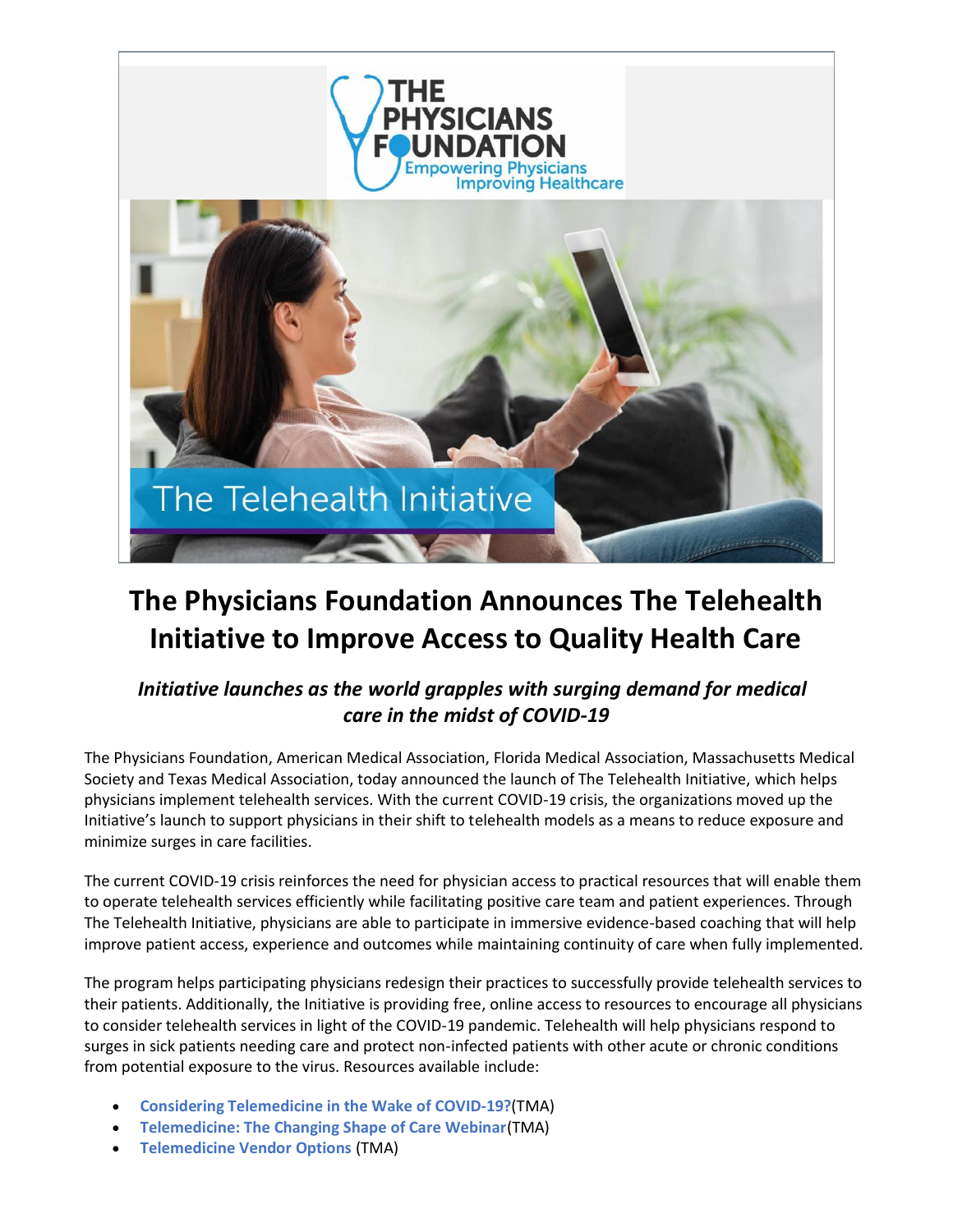- **[Telemedicine Vendor Evaluation Tool](http://r20.rs6.net/tn.jsp?f=001iwBzxs3pBCnnXTNwGjBrdB4TlD1SP2kl6e8QVMC12iG5syz2o6GtPrEAprJzjiEyi7FSIf_0dxL2tyKpDmfYvADmoNH7WzNKZM2FBKGlNMnAtl9NIs57h_Atn4lVn3CM1nA2v5-5qowZNhC0P3Ypl8lZQhgz2ds1S147IYPJjKJ9N1mppvwGK-CWSCNTEbA19fvz4zgIr16Q9K06W4EMQ1ZHo8Vjq84eGmOL6IugQw6kStXAc8_FqYL9A_J0__MPT4JLQAZ-yboJkgP-kCzxcpbxibivw5bRlGgfl5bctcYZg4pAiMEXpA==&c=lRwPIdUtEqyP_fLsgGWWLPNJjPFkYAvDTIhRra23IiYEuKbgYZiAZQ==&ch=Hm6WaJze4mgUYWz4hLolM7I-Ia2Nvcrr_dw_DQgMgmPi34Lmg33UBw==)** (TMA)
- **[Policies, Procedures and Forms for Telemedicine Services](http://r20.rs6.net/tn.jsp?f=001iwBzxs3pBCnnXTNwGjBrdB4TlD1SP2kl6e8QVMC12iG5syz2o6GtPrEAprJzjiEyXLpQmToX3glrncHrxjJJX4lPYpBjTcS9JVw-wOX5X55T8_xfzQZaMToxlWMvw2TvkxDXf7H0ez8TD1YX_YBCtvVsyFXOVMpd&c=lRwPIdUtEqyP_fLsgGWWLPNJjPFkYAvDTIhRra23IiYEuKbgYZiAZQ==&ch=Hm6WaJze4mgUYWz4hLolM7I-Ia2Nvcrr_dw_DQgMgmPi34Lmg33UBw==)**(TMA)
- **[Making Telemedicine Work: Learn How Physicians are Using Telemedicine](http://r20.rs6.net/tn.jsp?f=001iwBzxs3pBCnnXTNwGjBrdB4TlD1SP2kl6e8QVMC12iG5syz2o6GtPrEAprJzjiEy4e6M-EUW-LqDykZaqCerEMzHewkQW6fbHXTJFQ1zCXcbhkcqx4nOCnUTLoPismgRAbcPkznGpKvivgQVouRVNMVponJSjxxgnSVED6G0553Bx5Kx5N3wgtvyD6xi84kQ&c=lRwPIdUtEqyP_fLsgGWWLPNJjPFkYAvDTIhRra23IiYEuKbgYZiAZQ==&ch=Hm6WaJze4mgUYWz4hLolM7I-Ia2Nvcrr_dw_DQgMgmPi34Lmg33UBw==)** (TMA)
- **[Telemedicine Payments Promised, Regulations Eased](http://r20.rs6.net/tn.jsp?f=001iwBzxs3pBCnnXTNwGjBrdB4TlD1SP2kl6e8QVMC12iG5syz2o6GtPrEAprJzjiEyu0UQNi-mCRE8avwgOZ_qBhiptmw2bMk5m91Dp5_mVQBPt3PIfO1s4ggdW9tEsp3KfGb6afSzk1fYzNCw3wWxji8g9fSrR-Kdm0qdIwjYfT8KiksMIBusB8FJ_zJc3Nln&c=lRwPIdUtEqyP_fLsgGWWLPNJjPFkYAvDTIhRra23IiYEuKbgYZiAZQ==&ch=Hm6WaJze4mgUYWz4hLolM7I-Ia2Nvcrr_dw_DQgMgmPi34Lmg33UBw==)**(TMA)
- **[Massachusetts FAQS: Prescribing During Remote Telemedicine Practice \(MMS\)](http://r20.rs6.net/tn.jsp?f=001iwBzxs3pBCnnXTNwGjBrdB4TlD1SP2kl6e8QVMC12iG5syz2o6GtPrEAprJzjiEyXWXJt691pvUeDjK3LiB5F_6HKfIuChAVKecq3ynccLqEW6tnrfamicBoAEaRZtTswcipBa1MBPCuPghMTFhwLU6jN10AQukYmekrb9jcxgvBo9mPPygf8Lfp6WqZ78vYQKzEULh7Ry4QUAmO6s_TBYg-tHFs0tjP17UYWuLfpsV4Ti0eZxmMldoy1_7CiLv8X3r3N-cNAdRf0HEL8ILjNw==&c=lRwPIdUtEqyP_fLsgGWWLPNJjPFkYAvDTIhRra23IiYEuKbgYZiAZQ==&ch=Hm6WaJze4mgUYWz4hLolM7I-Ia2Nvcrr_dw_DQgMgmPi34Lmg33UBw==)**
- **[The Reality of Florida's New Telehealth Law \(F](http://r20.rs6.net/tn.jsp?f=001iwBzxs3pBCnnXTNwGjBrdB4TlD1SP2kl6e8QVMC12iG5syz2o6GtPrEAprJzjiEyMD8TeL8pu9ryq712FDe9LVXwDD6qRa39-ugHsttEziJDFaG3hpxzuBhnGZMnzHGwP7M6Bbj5pBwCXwMs9PA-YiXy99-4Od3ai0EoTTyFSWC5HcHg02QHg7CYvbC5QLCzdV9dPUqgU-hQJryHkDwF6A==&c=lRwPIdUtEqyP_fLsgGWWLPNJjPFkYAvDTIhRra23IiYEuKbgYZiAZQ==&ch=Hm6WaJze4mgUYWz4hLolM7I-Ia2Nvcrr_dw_DQgMgmPi34Lmg33UBw==)MA)**
- **[Florida COVID-19 Payment Resource \(FMA\)](http://r20.rs6.net/tn.jsp?f=001iwBzxs3pBCnnXTNwGjBrdB4TlD1SP2kl6e8QVMC12iG5syz2o6GtPrEAprJzjiEywLEhInu5-G8pmaTfXDBbGbwfHTnmr4bZXz7BaLLxjDDX2eUDPR2u2Hs8HS_8l9OXq-8WqR3ArfO7SBbugMA5DbArk3rRGhN1LPU6WKGsh724DmlskQb2TXxB6m4XQ8bSyHIFvXJzps-tqlO7XjftvBGAbL8jJc77xF0dXcqbzkdMW9LBVd9RlzDCOL9RaGEz&c=lRwPIdUtEqyP_fLsgGWWLPNJjPFkYAvDTIhRra23IiYEuKbgYZiAZQ==&ch=Hm6WaJze4mgUYWz4hLolM7I-Ia2Nvcrr_dw_DQgMgmPi34Lmg33UBw==)**
- **[Telemedicine Quick Guide](http://r20.rs6.net/tn.jsp?f=001iwBzxs3pBCnnXTNwGjBrdB4TlD1SP2kl6e8QVMC12iG5syz2o6GtPrEAprJzjiEyE7GgjIciPV-D-SPx1zCfDfxyIPjVuuLtYqBRHcld6DpKveXcXnfQ0pS-tsp9jyzifsvD4ypxvfJoyK-KtfaHs0snSoIv_Cnw0sWMCHCXXrzfFFMF29vxvC1r0-tFOkbgJGsxrMyultIs9fL2WxE8e2IyaRB5jGon8ttBIHON8Fo=&c=lRwPIdUtEqyP_fLsgGWWLPNJjPFkYAvDTIhRra23IiYEuKbgYZiAZQ==&ch=Hm6WaJze4mgUYWz4hLolM7I-Ia2Nvcrr_dw_DQgMgmPi34Lmg33UBw==)** (AMA)
- **[Digital Health Implementation Playbook for Remote Patient Monitoring](http://r20.rs6.net/tn.jsp?f=001iwBzxs3pBCnnXTNwGjBrdB4TlD1SP2kl6e8QVMC12iG5syz2o6GtPrEAprJzjiEyjvKe4cXZXudFuBKgE4YTaJGQXRcLmhHnnGFX25SV7048YTp8k-1IAOlBbLbe06O7NGb3Sc5pjjtUd4f5SkENCNMSFZC_la2LLkdTrbrGsCmOjffkG0bRXg==&c=lRwPIdUtEqyP_fLsgGWWLPNJjPFkYAvDTIhRra23IiYEuKbgYZiAZQ==&ch=Hm6WaJze4mgUYWz4hLolM7I-Ia2Nvcrr_dw_DQgMgmPi34Lmg33UBw==)** (AMA)
- **[Physician Innovation Network Telemedicine Discussion](http://r20.rs6.net/tn.jsp?f=001iwBzxs3pBCnnXTNwGjBrdB4TlD1SP2kl6e8QVMC12iG5syz2o6GtPrEAprJzjiEyJrV1Snc_V5bs-c04vZYBRW_wNFVF0s2eq2QP3Zya96gmt5bLewK2CSYIRXXckDSysHH637CMrA9oPCnb92xW_mVbmeQwnEWNGXjIpWwC8aAxAKPaulqp2HNbKVabjYQScKNoArG6dN1i41KWA2R4Cxy4Fp2pF96sdWebwQpWkTF8HuySCuX0Cqgtkc2nq0vL4O_opqlW0Qx7LPdXkToohsl4Z-qg6M6Q&c=lRwPIdUtEqyP_fLsgGWWLPNJjPFkYAvDTIhRra23IiYEuKbgYZiAZQ==&ch=Hm6WaJze4mgUYWz4hLolM7I-Ia2Nvcrr_dw_DQgMgmPi34Lmg33UBw==)**(AMA)
- **[STEPS Forward™ Module on Telemedicine](http://r20.rs6.net/tn.jsp?f=001iwBzxs3pBCnnXTNwGjBrdB4TlD1SP2kl6e8QVMC12iG5syz2o6GtPrEAprJzjiEyD66obgU0w6sHS8KZuWJ_B7Uv_54-cAur2pVuasWXBOHYRjXhpQkt4CF6LEzHYwvUVsVNdE47Rlz26f4igyo4ZIT0gRYLvI9gyuXyAA_qoJzygUEH5c9UN_mg4FUFyqr4&c=lRwPIdUtEqyP_fLsgGWWLPNJjPFkYAvDTIhRra23IiYEuKbgYZiAZQ==&ch=Hm6WaJze4mgUYWz4hLolM7I-Ia2Nvcrr_dw_DQgMgmPi34Lmg33UBw==)** (AMA)

#### **The Telehealth Initiative organizational leaders shared the following:**

- "With our health care system confronting COVID-19's unprecedented toll on the world, medical expertise is critical to flattening the curve and saving lives. Telehealth allows us to reach more patients while protecting our health care workforce," said Gary Price, M.D., president of The Physicians Foundation. "In this time of uncertainty, The Physicians Foundation and our partners are committed to bringing together medical organizations across the country to put practical resources and tools in the hands of all physicians, so they are able to remain on the frontlines of protecting healthy people and treating those infected with COVID-19."
- "The use of telemedicine and remote care services are critical to the safe management of the COVID-19 pandemic, while also ensuring uninterrupted care for 100 million Americans with chronic conditions," said Patrice A. Harris, M.D., M.A., president of the American Medical Association (AMA). "The AMA strongly encourages the adoption of telemedicine as a responsible way for physicians to meet anticipated demands for care and treatment. The AMA also successfully advocated for revised federal policies that provide physicians with the maximum flexibility they need to provide remote care services. We applaud the Centers for Medicare and Medicaid Services for taking these important steps. The AMA stands ready to help physicians with resources that provide physicians with a proven path for integrating telemedicine and digital health technologies into patient care."
- "Telehealth will help Florida physicians provide more options for their patients and improve access to medical care in our state," said Ronald Giffler, M.D., J.D., M.B.A., president of the Florida Medical Association (FMA). "The FMA is excited to be part of this initiative, which will allow us to better serve our members in a dynamic health care environment."
- "The Massachusetts Medical Society is proud to partner with like-minded organizations to take a leadership role in educating our physician colleagues and accelerating the pace of adoption and implementation of telemedicine in health care so that appropriate care can be provided conveniently and safely for all patients," said Maryanne C. Bombaugh, M.D., president of the Massachusetts Medical Society.
- "Physicians know how important it is for us to give our patients the option of obtaining safe, high-quality medical care digitally," said David C. Fleeger, M.D., president of the Texas Medical Association (TMA). "TMA wants to provide tools and pragmatic guidance for physicians, so that we can embrace telemedicine and appropriately offer it to our existing patients and maintain continuity of care. The generous grant from The Physicians Foundation allows TMA to accelerate our work and get this information to physicians quickly, which is vital as we see COVID-19 take its grip on the public's daily routine."